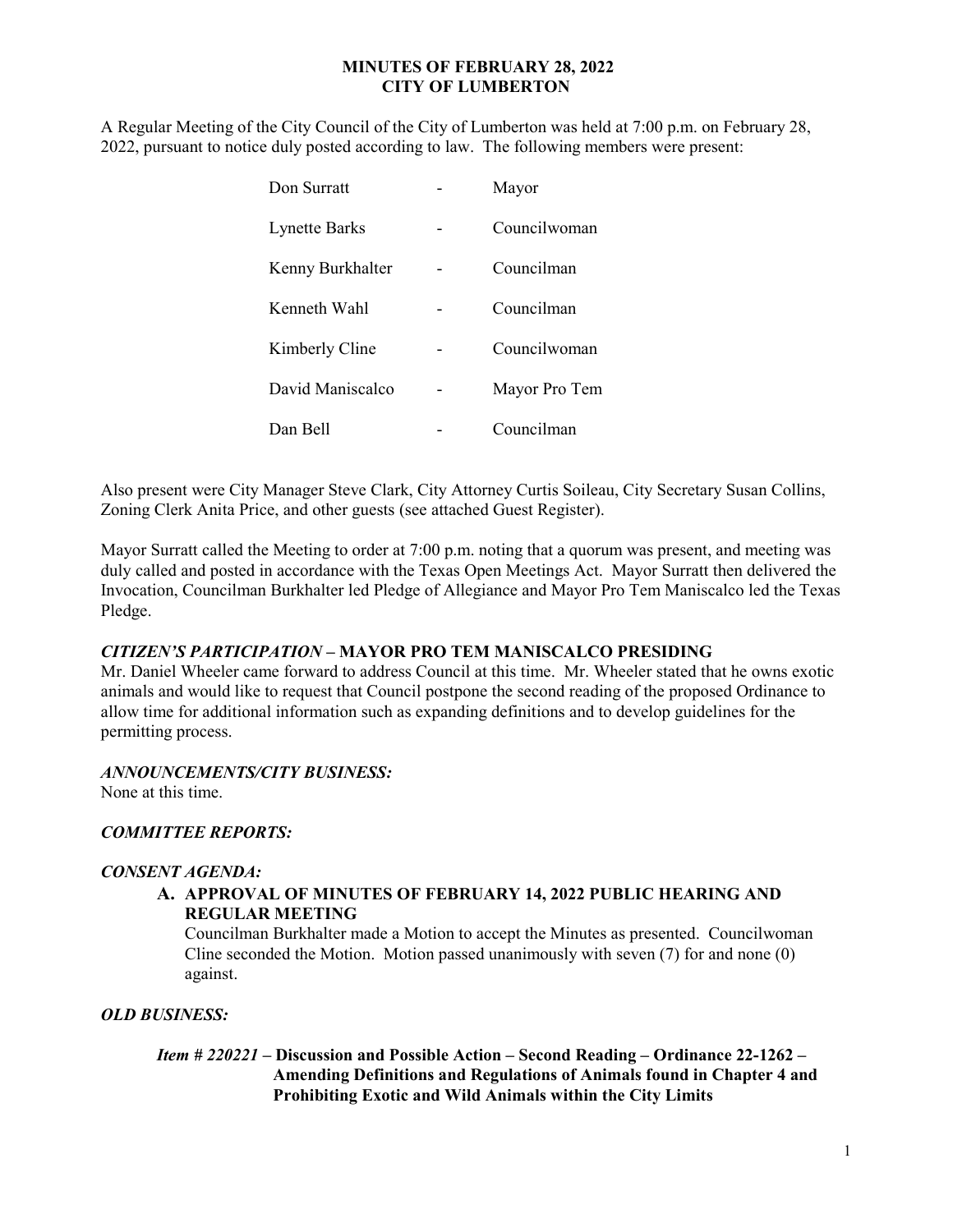City Attorney, Curtis Soileau discussed the change made since the First Reading. Mr. Soileau then stated that the previous Ordinance addressed *wild* animals but had no provision for *exotic* animals. This Ordinance defines both wild and exotic animals. Mr. Soileau then discussed the addition of the Special Use Permit provision. After further discussion, Councilman Bell made a Motion to accept the Second Reading – Ordinance 22-1262 – Amending Definitions and Regulation of Animals found in Chapter 4 and Prohibiting Exotic and Wild Animals within the City Limits as presented with the Special Use Permit provision. Mayor Pro Tem Maniscalco seconded the Motion. Motion passed unanimously with seven (7) for and none (0) against.

### Item # 220222 – Discuss and Possible Action – Second Reading – Ordinance 22-1263 – Correcting a Technical Error Found in Chapter 34, Section 49(h)

 Councilman Wahl made a Motion to accept the Second Reading – Ordinance 22-1263 – Correcting a Technical Error found in Chapter 34, Section 49(h) as presented. Councilwoman Cline seconded the Motion. Motion passed unanimously with seven (7) for and none (0) against.

## Item # 220223 – Discussion and Possible Action – Second Reading – Ordinance 22-1264 – Proposed amendment to the City of Lumberton Code of Ordinances Chapter 50 (Zoning), Section 50-332 to exclude single family residence dwellings as a permitted use in the C-2 Community Business District

Councilman Bell made a Motion to accept the Second Reading – Ordinance 22-1264 – Amending Code of Ordinances Chapter 50 (Zoning), Section 50-332 to exclude single family residence dwellings as a permitted use in the C-2 Community Business District as presented. Mayor Pro Tem Maniscalco seconded the Motion. Motion passed unanimously with seven (7) for and none (0) against.

## Item # 220224 – Discussion and Possible Action – Second Reading – Ordinance Amending Chapter 44 (Swimming Pools) of the City of Lumberton, Texas Code of Ordinances to Regulate the Location of Swimming Pools, Hot Tubs and Accessories; Requiring a Permit and Imposing a Penalty

 Mr. Bill Robins, Pools & Palms addressed Council at this time. Mr. Robins stated that, in his opinion, the proposed Ordinance is very fair and reasonable and should not have a negative impact on anyone wanting to install a pool. City Attorney, Curtis Soileau then discussed the changes made since the First Reading. After further discussion, Councilman Bell made a Motion to accept the Second Reading – Ordinance amending Chapter 44 (Swimming Pools) as presented. Councilwoman Cline seconded the Motion. Motion passed unanimously with seven (7) for and none (0) against.

## NEW BUSINESS:

## Item # 220225 – Discussion and Possible Action – Accept City Secretary Certification of Unopposed Candidates

### Discusión y posible acción: aceptar la certificación del secretario de la ciudad de candidatos sin oposición

City Secretary, Susan Collins presented the Certification of Unopposed Candidates for the May 7, 2022 General Election. Councilwoman Cline made a Motion to accept the City Secretary Certification of Unopposed Candidates as presented. Mayor Pro Tem Maniscalco seconded the Motion. Motion passed unanimously with seven (7) for and none (0) against.

La secretaria de la ciudad, Susan Collins, presentó la Certificación de candidatos sin oposición para las elecciones generales del 7 de mayo de 2022. La concejala Cline hizo una moción para aceptar la Certificación del Secretario Municipal de Candidatos sin Oposición tal como se presentó. El alcalde interino Maniscalco secundó la moción. Moción aprobada por unanimidad

con siete (7) a favor y ninguno (0) en contra.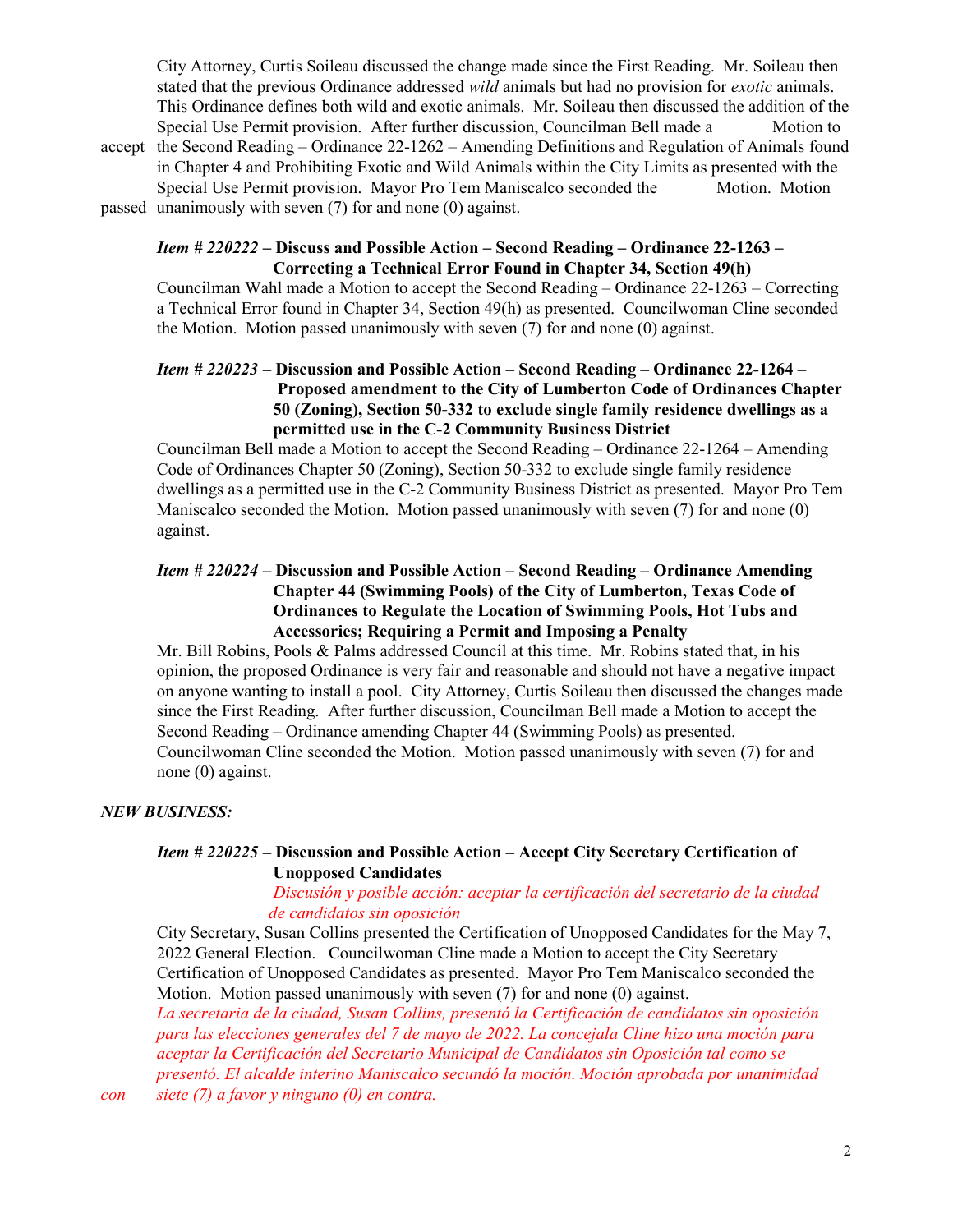# Item # 220226 – Discussion and Possible Action – Order May 7, 2022 General Election Cancelled

 Discusión y posible acción - Orden 7 de mayo de 2022 Elección general Cancelado

Councilman Burkhalter made a Motion to cancel the May 7, 2022 General Election. Councilman Wahl seconded the Motion. Motion passed unanimously with seven (7) for and none (0) against. El concejal Burkhalter presentó una moción para cancelar las elecciones generales del 7 de mayo de 2022. El concejal Wahl secundó la moción. Moción aprobada por unanimidad con siete (7) a favor y ninguno (0) en contra

### Item # 220227 – Discussion and Possible Action –Request from Malachi Daws of 283 Pineburr Loop to Encroach onto City Easement to build a Fence.

- Mr. Malachi Daws came forward to address Council at this time. Mr. Daws presented Council with pictures of the area and explained his request in detail. Mr. Daws stated that many large trees have grown on and/or near the property line making it impossible to place his fence without removing the trees also, there is a large berm in the middle of the property line making it necessary to cut the remaining trees down and placing the fence approximately ten feet into his property.
- City Attorney, Curtis Soileau then advised that, although the agenda refers to an easement, the City in fact owns the property therefore it is not simply an easement. Much discussion followed, including the possibility of having the property surveyed and appraised then selling the section to Mr. Daws at the fair market value but retaining an easement for maintenance purposes. After further discussion, Councilman Burkhalter made a Motion to Table this item at this time to allow for the appraisal and to determine the fair market value of the property. Mayor Pro Tem Maniscalco seconded the Motion. Motion passed unanimously with seven (7) for and none (0) against.

### MONTHLY REPORTS:

Monthly Financial reports were review and discussed at this time.

### MAYOR'S REPORT:

None at at this time.

### CITY MANAGER'S REPORT:

None at this time.

### POLICE CHIEF'S REPORT:

None at this time.

### EXECUTIVE SESSION:

Council did not enter into closed Executive Session.

### ACTION ON EXECUTIVE SESSION ITEMS:

None at this time.

### PERSONNEL:

### ITEMS FOR FUTURE AGENDA:

None at this time.

### ADJOURNMENT:

 There being no further business, Councilman Wahl made a Motion to adjourn the meeting. Councilwoman Cline seconded the Motion. Motion passed unanimously with seven (7) for and none (0) against. The meeting adjourned at 8:11 p.m.